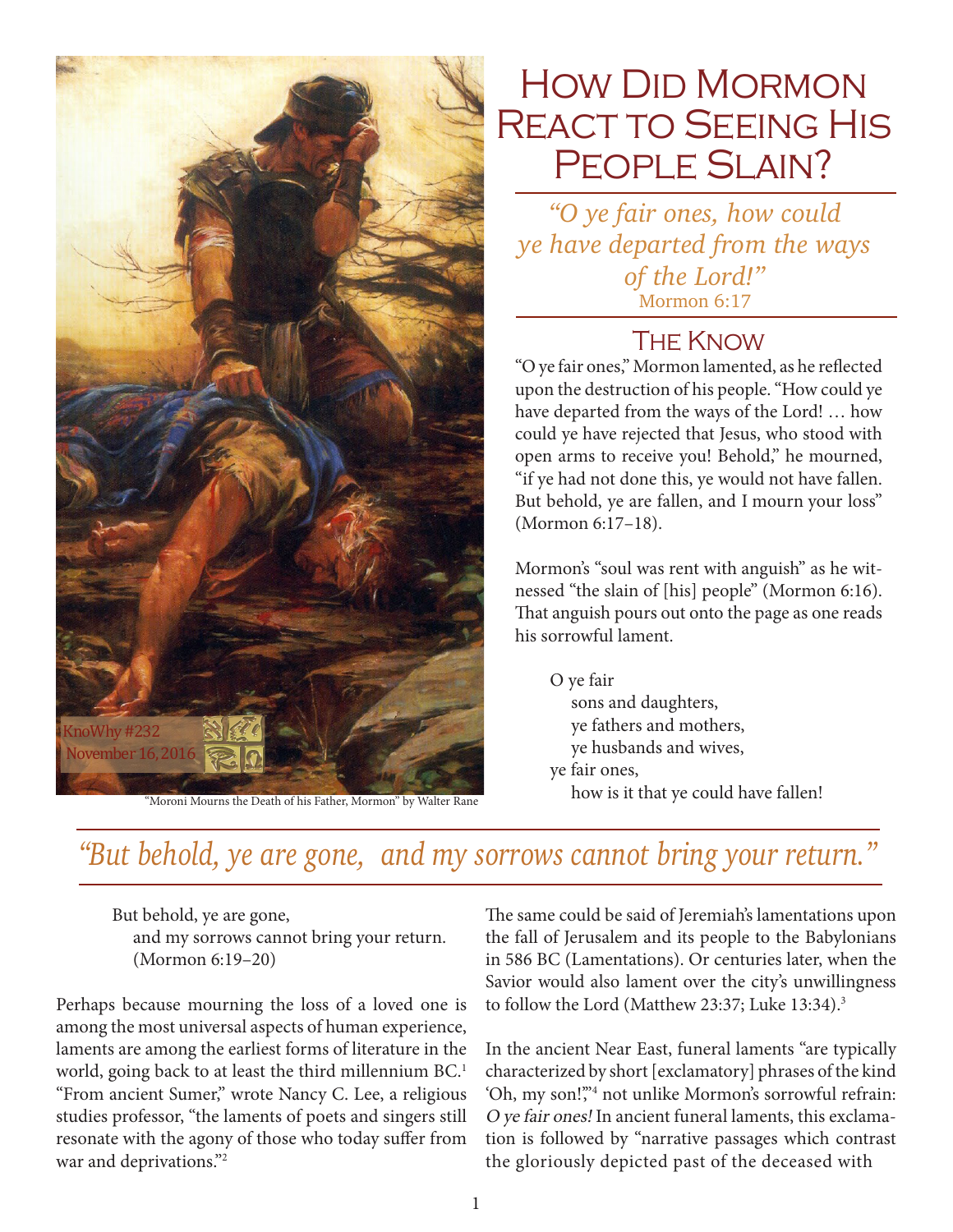the mournful present,"5 just as Mormon did:

how could ye have departed from the ways of the Lord! … how could ye have rejected that Jesus, who stood with open arms to receive you! … But behold, ye are fallen, and I mourn your loss.

As he wrote these words, Mormon was probably envisioning the glorious era of peace and prosperity initiated by the personal visit of the resurrected Lord, which he had read about in the Nephite record. This stark contrast no doubt added to the tragic sting of death that surrounded him.

Ancient poets also applied the forms of funeral laments to whole cities, "as if the city were a deceased person" in city laments.<sup>6</sup> Jeremiah did this as he lamented the destruction of Jerusalem from which Lehi had fled (Lamentations). Centuries later, the Savior too would lament, "O Jerusalem!" (Matthew 23:37; Luke 13:34).

Mormon similarly applied the form not only to the destruction of an entire city, but the genocide of his people. Like the laments of Jesus, Jeremiah, and other ancient poets and prophets, Mormon's lament powerfully evokes agony and suffering that readers today can readily feel and relate to.

"When relevant," funeral laments would often include curses "directed at those responsible for the death of the deceased."7 Mormon, however, knew it was the Nephites who were to blame for their own destruction. And so, he concluded with this ominous warning:

And the day soon cometh that your mortal must put on immortality,

and these bodies which are now moldering in corruption must soon become incorruptible bodies

and then ye must stand before the judgment-seat of Christ,

to be judged according to your works;

and if it so be that ye are righteous,

then are ye blessed with your fathers who have gone before you.

O that ye had repented before this great destruction had come upon you.

But behold, ye are gone, and the Father, yea, the Eternal Father of heaven, knoweth your state; and he doeth with you according to his justice and mercy. (Mormon 6:21–22)

Instead of cursing the Lamanites, whom he could have blamed for death of his people, Mormon invited them to repent and receive the gospel (Mormon 7), to "lay down your weapons of war, and delight no more in the shedding of blood" and "believe in Jesus Christ, that he is the Son of God" (vv.  $4-5$ ).<sup>8</sup>

#### The Why

Mormon's careful variation from traditional lament forms is important.<sup>9</sup> He did not curse the Lamanites, nor even blame them for his people's destruction, though that would have been easy to do. Instead, he recognized that his people had only themselves and their own wickedness to blame. So he warned that they would soon stand before God in judgment, and hoped for the best, trusting that God would judge "according to his justice and mercy" (Mormon 6:22). As for the descendants of those who were his enemies (the Lamanites)—he invited them to come unto Christ.

Mormon was deeply affected by the tragedy of his people's fall and destruction. The carnage he witnessed is hard to fathom. Mormon's lament was not merely for the loss of a loved one, like that of a funeral lament, but rather for the loss of a people—his people—the Nephites, the "fair ones."10

Despite witnessing what was no doubt emotionally and psychologically traumatizing, Mormon, in his final words, set a worthy example to follow. His people were wicked, yet he loved them deeply, and greatly grieved their loss. He did not seek to blame others, despite his sorrow, and he loved his enemies, inviting them to come unto Christ and put an end to the needless bloodshed.

Readers today can learn to similarly love even those who err, accept personal responsibility for their own choices, and accept the consequences of divine judgments. Instead of blaming others, even those who mourn can find comfort in loving their enemies, praying for those who have despitefully used them, and inviting them to come unto Christ.